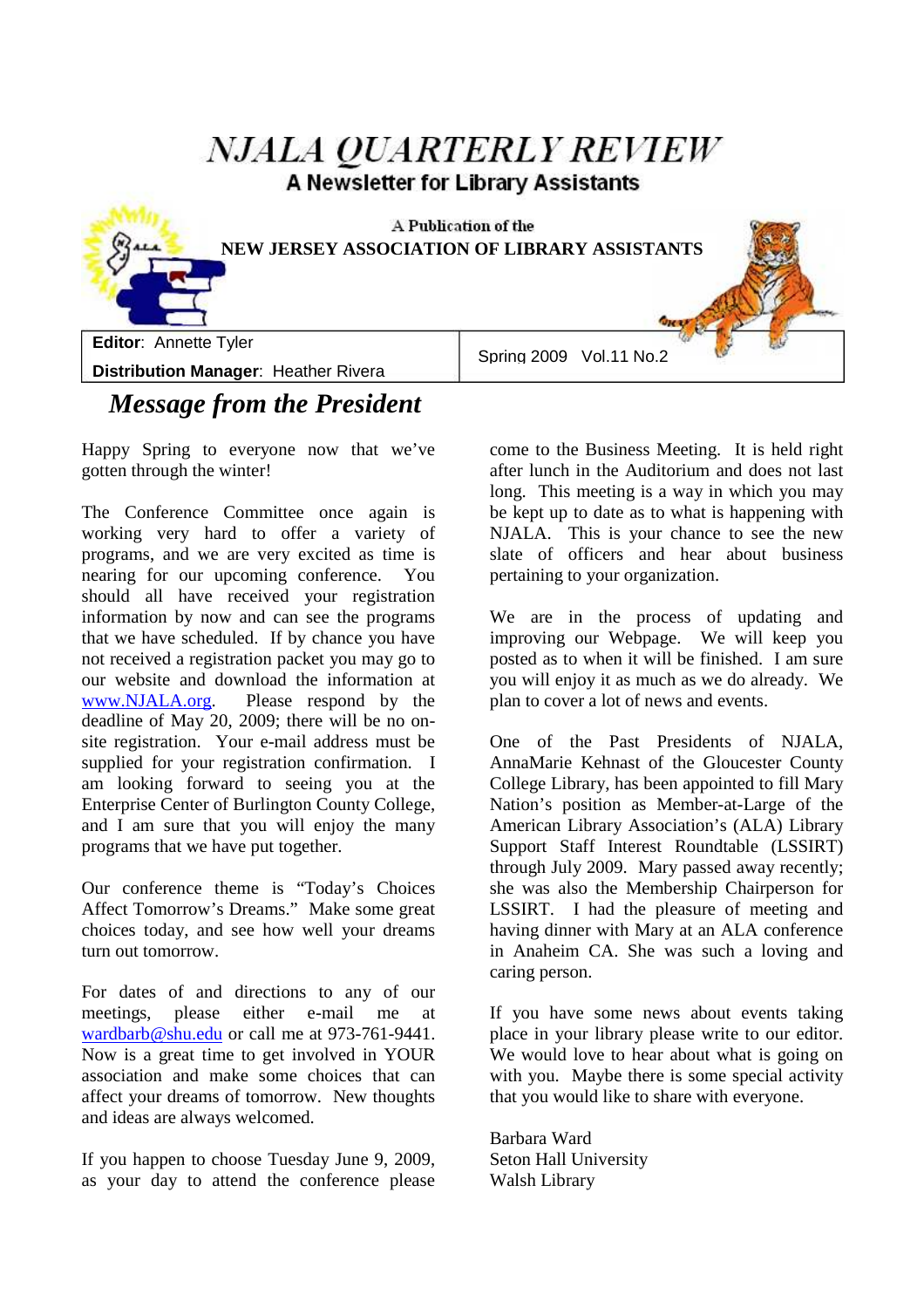#### **A Jill of All Trades Retires?**



After 25 years of dedicated service, Mary Jacobs Library Director, Mei Mei Morris, has announced her retirement from this branch of the

Somerset County Library System in Rocky Hill, NJ. Her last day will be Thursday, April 30, 2009.

Mei Mei's first position at MJL was as a volunteer shelving books. She earned her second master's degree in library science (the first is in social work) from Rutgers University when her children were small. Mei Mei was named Director in 1989.

It's a good thing that Mei Mei loves her job, because she lives so close to MJL that she usually walks to work. At the library, she does whatever needs to be done, from toting out the recycling and weeding the garden to more typical tasks like answering research questions and leading book discussions. She also guided the library through two major expansions. By her example, she has made quality service for every library visitor the goal of the entire staff.

Reflecting on her supervisor's qualities, Suzanne Ridzy, Head of Circulation at MJL, says, "I tear up just thinking about the person she is. Mei Mei is perfection personified." Gail Madak, Head of Adult Services, agrees: "I'm just focusing on how lucky we were to have Mei Mei as our director all these years; she can't be replaced; there could never be any comparison."

Staff say they understand and support Mei Mei's decision. Administrative Assistant and library school student Terri Coss believes, "Mei Mei will have more time for her grandchildren and for gardening and reading. It's sad for us, but Mei Mei should do what's best for her."

Asked what she's looking forward to doing with all the free time she'll have, Mei Mei laughs,

"I'm going to volunteer at the library and search for lost books!"

 $\bullet$   $\bullet$   $\bullet$ 

Gail Madak Mary Jacobs Branch Somerset County Library



## DEADLINE

for the next

### *NJALA Quarterly Review* is July 6, 2009.

**Feel free to send your articles or other information anytime before this date.** 

*NJALA Quarterly Review* Editor Annette Tyler Morristown & Morris Township Public Library 1 Miller Road, Morristown NJ 07960 973-538-3473 FAX 973-267-4064 E-mail: Annette.Tyler@mainlib.org

The NJALA website is http://www.njala.org

#### $\bullet$   $\bullet$   $\bullet$

#### Something to Celebrate

2009 is a celebratory year for the Mary Jacobs Memorial Library because it was thirty-five years ago in November 1974 that the library opened its doors. It was the first branch of the Somerset County Library System and the only library in New Jersey to have a private endowment.

Mary Barrowmen was born in St. Louis, Missouri on December 10, 1897. When she was 5 years old she and her family moved to Rocky Hill, NJ where she had a very happy childhood. She attended Rocky Hill grade school and graduated from Princeton High School in 1915.

*Something* continued on page 7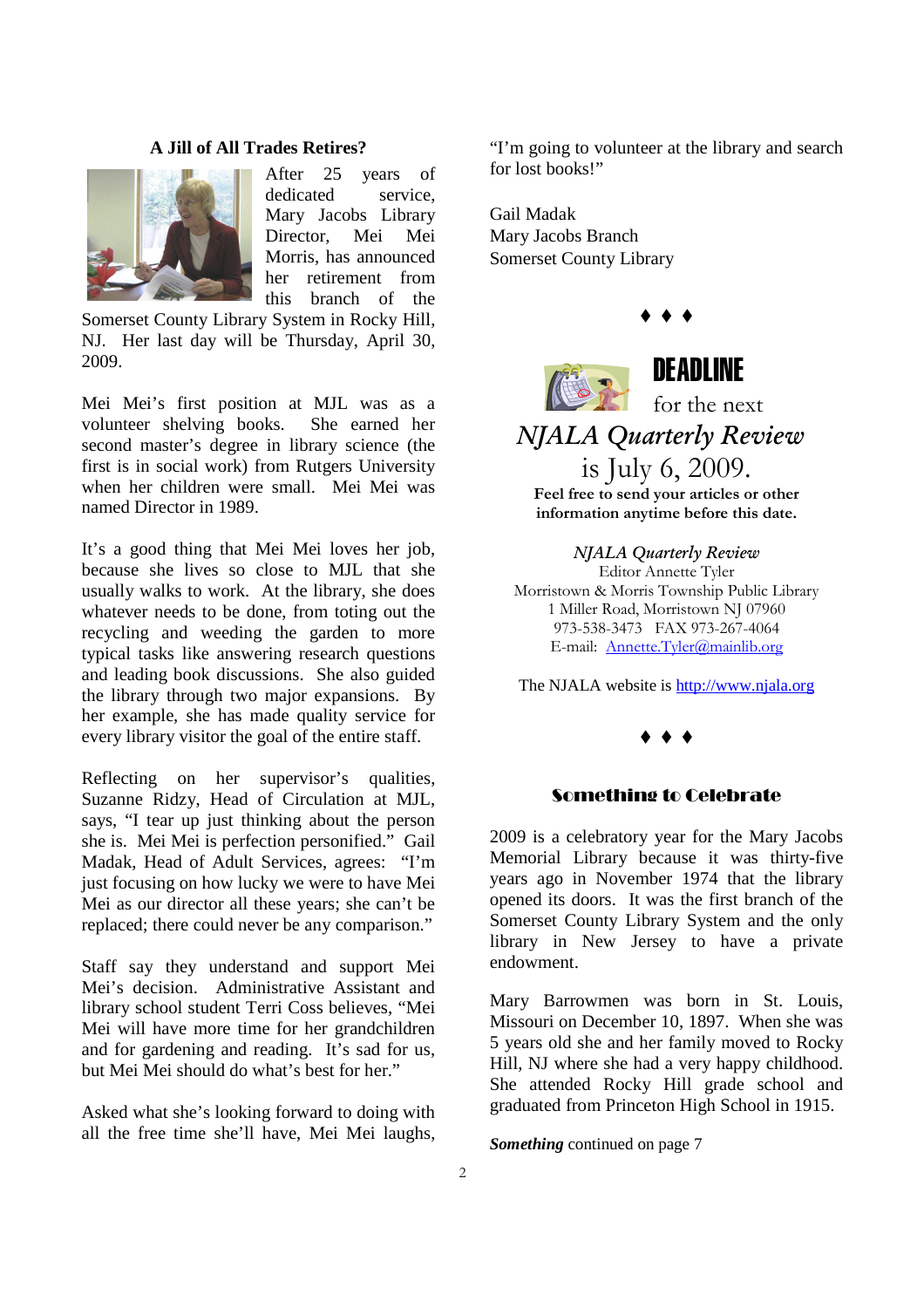### Speak to Us

This is a preview of the two women who will kick off each day of our conference.



Christine Matteo will be the NJALA Annual Conference Keynote Speaker on Monday, June 8.

Christine has been with the Ocean County Library (OCL) since 1972, when she worked

summers as a Junior Library Clerk. This title no longer exists - that's how long she's been here! Christine worked in every department (Administration, Technical Services, Acquisitions, Reference, and Children's). While attending Rutgers University for her Master Library Science degree, she was a Library Trainee and became a Branch Librarian for Beachwood in 1976. Christine moved to the new Jackson Branch as Branch Librarian from 1978 until 1986, when she became the Automation Implementation Manager for the Ocean County Library. After installing the Dynix system and being the System Administrator during 1987 and 1988, she became the Supervising Librarian for Central Services (Circulation and Automation), was the first supervisor of a newly formed Collections Department in 1991, and then became Chief Librarian for Public Services that same year. Christine has also been Chief of Technology, Accounting, and Facilities. She is back in Public Services now as a member of the Branch Services Team and supervises five branches (Brick, Jackson, Lacey, Lakewood and Manchester), the Collections Department, and Volunteer/Homebound Services. Christine also manages the Librarian-In-Training program and is currently the Administration liaison for the Staff Development Day Committee, Knowledge Management, Trendspotters, and the Diversity Focus Team: Insight Out.

**Management Philosophy**: Everyone wants to feel relevant, valued and proud of his or her work. Discover their skills and abilities, match them to the tasks at hand, and let them know the desired outcome and deadlines. Give them all the necessary tools and training. Give them frequent feedback. Listen. Match your management style to their communication needs. Allow them to plan their future within the defined vision of the organization. Encourage creative thinking. Have fun. Celebrate success. Create a pleasant, positive environment. Be accessible.

Christine's Myers-Briggs personality type is ISTJ – organized, detail-oriented, and highly creative. Her "True Color" is **Green**, then **Orange.** Her Top 5 values: independent, intellectual, imaginative, sense of accomplishment, exciting life. Christine is listed in *Marquis Who's Who*, *Who's Who in American Women*, and *Who's Who in the World*.

Her personal interests include sailing, gardening and landscaping, kayaking, her husband and her dogs, computer games, and interior design. She recently completed ACADD certification through Brookdale Community College. She and her husband are members of the Toms River Yacht Club and have sailboats, a power boat, and kayaks. They did a major renovation to their house on the water in Pine Beach, complete with a lighthouse! Christine was also a "charter" member of the Ocean County Library Cartwheelers, a book cart drill team that participated in outreach activities and parades, and she was "Miss March" in the second OCL Harley-Davidson calendar.

*Speak* continued on page 7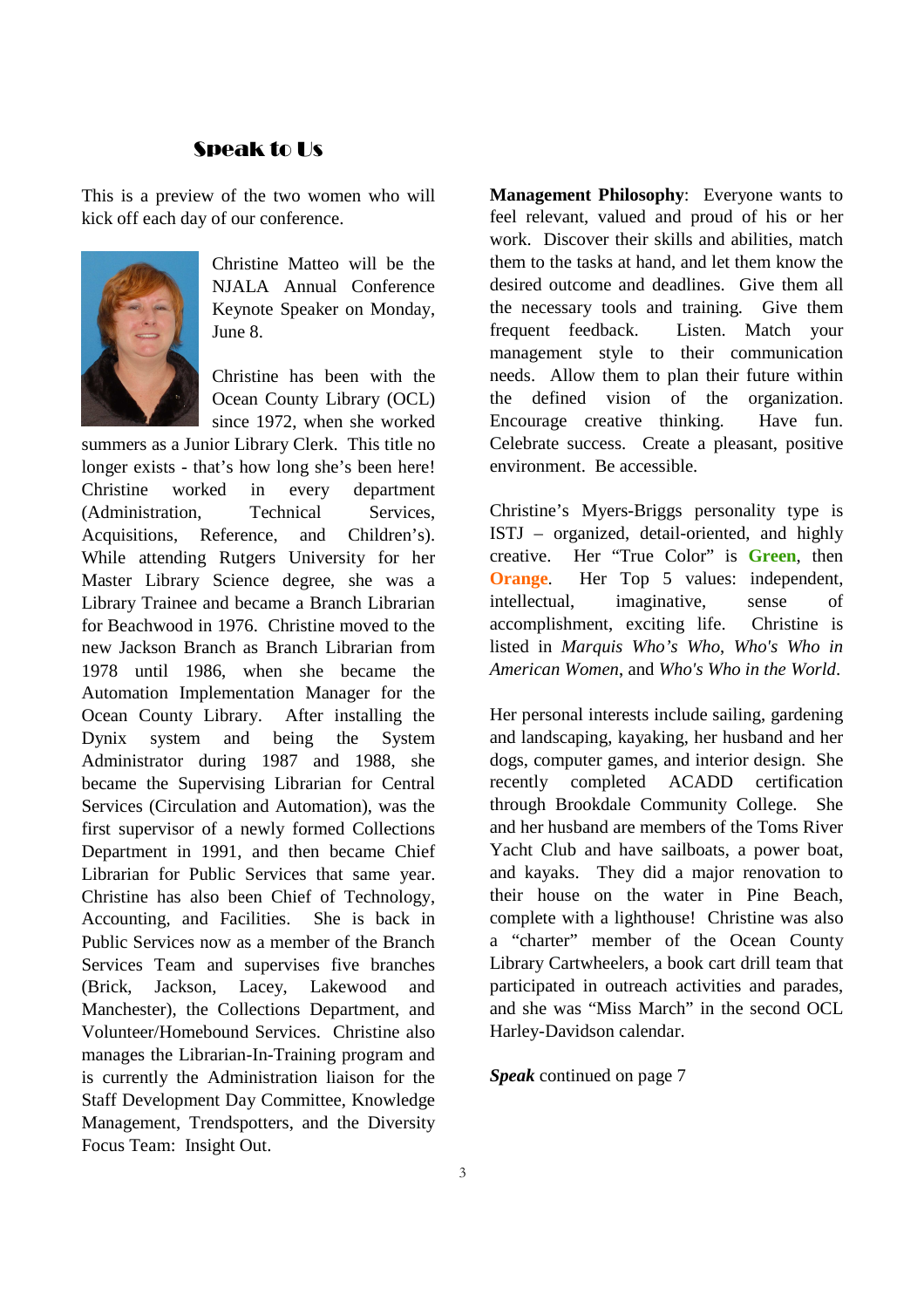# **RITA L. HILBERT SCHOLARSHIP AWARD 2009**

The NJALA Scholarship Committee is proud to announce our annual scholarship award of \$250.00 for the 2009-2010 academic year. This scholarship will be offered to a library support staff person who would like to pursue any degree or certificate program that enhances work skills.

# **REQUIREMENTS**

- 1. Applicant must be a legal resident of New Jersey.
- 2. Scholarships are available to current NJALA members only.
- 3. Recipient must attend any accredited college program or certified post-secondary program.
- 4. Recipient must use the award in a job-related field.
- 5. Applicant must enclose a 150 word essay explaining how this scholarship will help her/him reach career goals.
- 6. If the Scholarship Committee deems a personal interview necessary the applicant must be available to meet with the committee.
- 7. Tuition payment will be sent directly to the institution of enrollment along with the recipient's registration application. Proof of completion of course is required.

If you have any questions or would like an application please contact the Scholarship Committee Chairperson:

> East Orange Public Library Attn: John Guido 21 South Arlington Avenue East Orange, NJ 07018 Phone: 973-266-5601 or E-mail: jguido@eopl.org

All applications must be postmarked by May 8, 2009.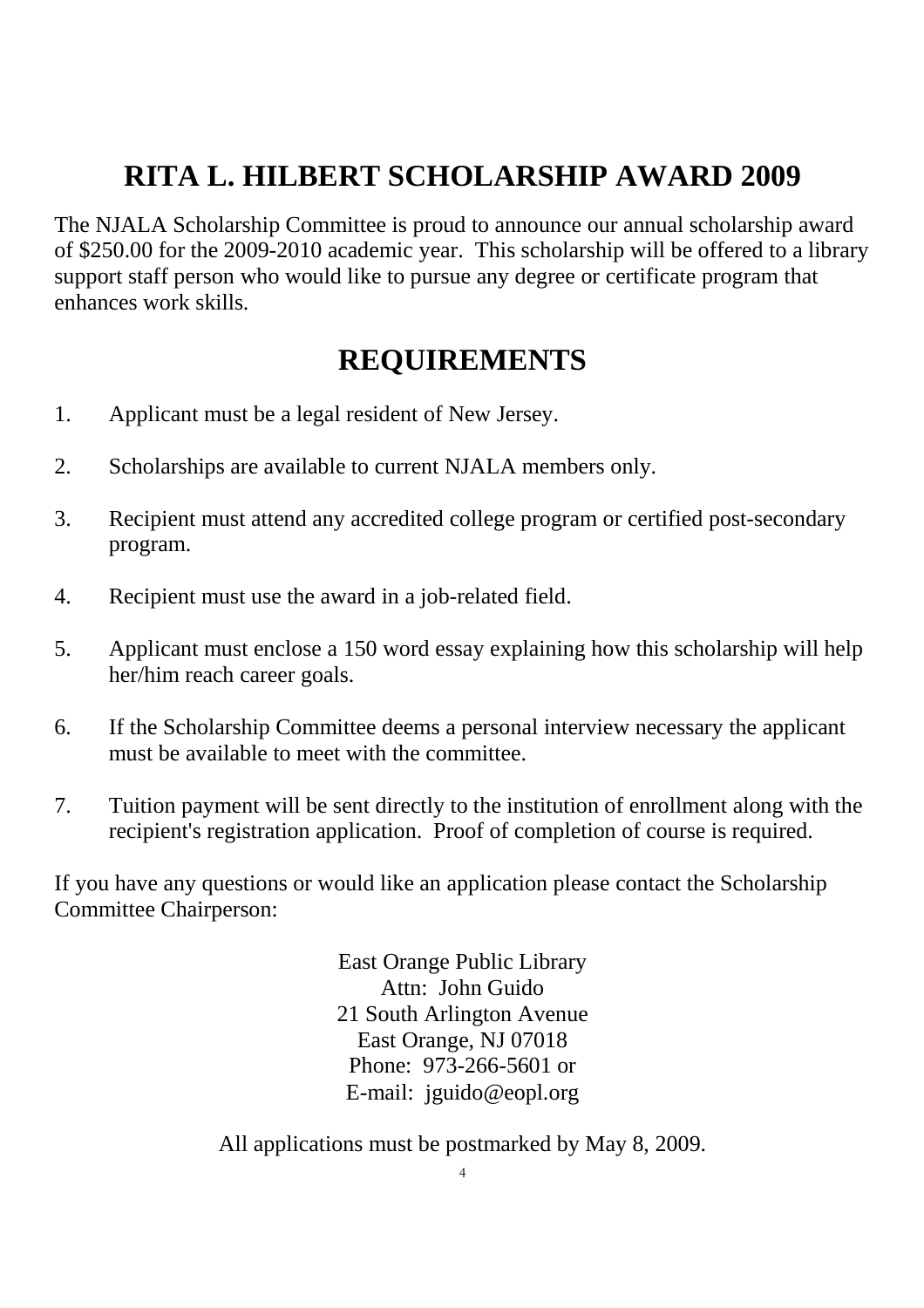# **RITA L. HILBERT 2009 SCHOLARSHIP APPLICATION**

| 1. NAME:    |                                                      |           |           |        |                                                                                                                                                                                                                               |               |
|-------------|------------------------------------------------------|-----------|-----------|--------|-------------------------------------------------------------------------------------------------------------------------------------------------------------------------------------------------------------------------------|---------------|
|             | (Please Print) (Last)                                |           | (First)   |        |                                                                                                                                                                                                                               | (Middle)      |
|             |                                                      | (Number)  | (Street)  |        |                                                                                                                                                                                                                               |               |
|             |                                                      |           |           |        |                                                                                                                                                                                                                               |               |
|             |                                                      | (City)    |           |        |                                                                                                                                                                                                                               | (State) (Zip) |
|             |                                                      |           |           |        | Phone: $($ and $)$ and $($ and $)$ and $($ and $)$ and $($ and $)$ and $($ and $)$ and $($ and $)$ and $($ and $)$ and $($ and $)$ and $($ and $)$ and $($ and $)$ and $($ and $)$ and $($ and $)$ and $($ and $)$ and $($ an |               |
|             | 3. Post Secondary:                                   |           |           |        |                                                                                                                                                                                                                               |               |
|             | Have you applied for admission to any school(s)?     |           |           |        | $Yes.$ No:                                                                                                                                                                                                                    |               |
|             |                                                      |           |           |        | $\text{Specify school(s):}$                                                                                                                                                                                                   |               |
|             |                                                      |           |           |        |                                                                                                                                                                                                                               |               |
|             | Have you been accepted for any school(s)?            |           |           |        |                                                                                                                                                                                                                               |               |
|             |                                                      |           |           |        | Specify: Specify:                                                                                                                                                                                                             |               |
|             | Are you presently attending a post secondary school? |           |           |        | $Yes:$ No:                                                                                                                                                                                                                    |               |
| 4.          |                                                      |           |           |        |                                                                                                                                                                                                                               |               |
|             |                                                      | (College) |           |        | (Year)                                                                                                                                                                                                                        |               |
|             |                                                      | (Degree)  | (Major)   |        | (G.P.A.)                                                                                                                                                                                                                      |               |
|             |                                                      |           |           |        | Post Graduate Education: Note of the Contract of the Contract of the Contract of the Contract of the Contract of the Contract of the Contract of the Contract of the Contract of the Contract of the Contract of the Contract |               |
|             |                                                      |           | (College) | (Year) | (Degree) (Major)                                                                                                                                                                                                              |               |
| 5.          | Work Experience: (Most recent employment first)      |           |           |        |                                                                                                                                                                                                                               |               |
| A.          |                                                      |           |           |        |                                                                                                                                                                                                                               |               |
|             | (Employer's Name)                                    |           | (Address) |        |                                                                                                                                                                                                                               |               |
|             | (Position/Title)                                     |           |           |        | (Employment Dates)                                                                                                                                                                                                            |               |
| $B_{\cdot}$ | (Employer's Name)                                    |           | (Address) |        |                                                                                                                                                                                                                               |               |
|             |                                                      |           |           |        |                                                                                                                                                                                                                               |               |
|             | (Position/Title)                                     |           |           |        | (Employment Dates)                                                                                                                                                                                                            |               |

**I understand that it may be necessary to be interviewed for this scholarship and agree to make myself available for this interview if so requested by the scholarship committee. I understand that in order to be considered for this scholarship I will be required to submit proof of course completion.** 

| Signature: | $\bm{\mathcal{Q}}$ ate: |
|------------|-------------------------|
|            |                         |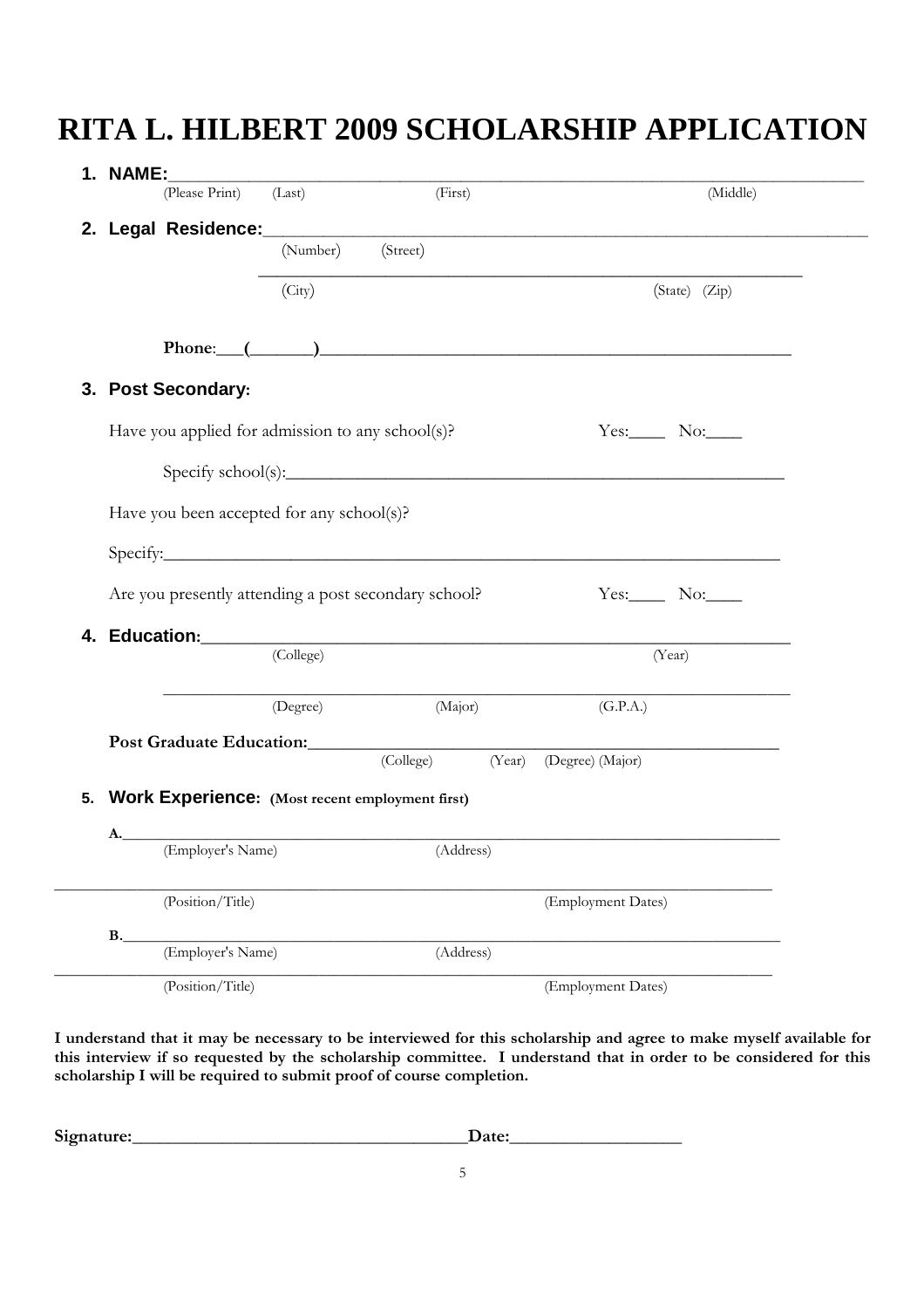### **NJALA RECOGNITION AND KEHNAST AWARDS Application**

Each year at the conference of the **New Jersey Association of Library Assistants** the NJALA Recognition and Kehnast awards are presented.

The NJALA Recognition Award is given to a dedicated Director, Trustee, or Librarian in a New Jersey Library or Libraries who encourages and supports participation in career development or activities for library assistants in New Jersey.

The Kehnast Award is given to a dedicated library assistant in a New Jersey Library who has made a significant contribution to the profession or to his/her library and actively participates in career development or activities in New Jersey. This award is named for AnnaMarie Kehnast who served as President and Liaison of **NJALA**.

To submit your recommendation for a candidate for either award please include the following:

### **Your information**:

| (First)                                                                                                                                                                                                                        | (Middle)                                                                                                                                                                                                                       |  |  |  |
|--------------------------------------------------------------------------------------------------------------------------------------------------------------------------------------------------------------------------------|--------------------------------------------------------------------------------------------------------------------------------------------------------------------------------------------------------------------------------|--|--|--|
| 2. Library name & address:                                                                                                                                                                                                     |                                                                                                                                                                                                                                |  |  |  |
|                                                                                                                                                                                                                                | (Street or P.O. Box $#$ )                                                                                                                                                                                                      |  |  |  |
| (City)                                                                                                                                                                                                                         | (State) (Zip)                                                                                                                                                                                                                  |  |  |  |
|                                                                                                                                                                                                                                |                                                                                                                                                                                                                                |  |  |  |
| <b>Candidate information:</b>                                                                                                                                                                                                  |                                                                                                                                                                                                                                |  |  |  |
|                                                                                                                                                                                                                                |                                                                                                                                                                                                                                |  |  |  |
| (Please print.) (Last) (First)                                                                                                                                                                                                 | (Middle)                                                                                                                                                                                                                       |  |  |  |
|                                                                                                                                                                                                                                |                                                                                                                                                                                                                                |  |  |  |
|                                                                                                                                                                                                                                | (Street or P.O. Box $#$ )                                                                                                                                                                                                      |  |  |  |
| (City)                                                                                                                                                                                                                         | (State) (Zip)                                                                                                                                                                                                                  |  |  |  |
| 7. Title: The Second State of the Second State of the Second State of the Second State of the Second State of the Second State of the Second State of the Second State of the Second State of the Second State of the Second S |                                                                                                                                                                                                                                |  |  |  |
|                                                                                                                                                                                                                                | 9. Award you are applying for: 10.1000 minutes and the state of the state of the state of the state of the state of the state of the state of the state of the state of the state of the state of the state of the state of th |  |  |  |

Include an essay of no more than 200 words explaining why the candidate deserves this award. This application along with the essay must be postmarked by May 8, 2009; send these documents to:

> East Orange Public Library Attn: John Guido 21 South Arlington Avenue East Orange NJ 07018 Phone: 973-266-5601 Email: jguido@eopl.org